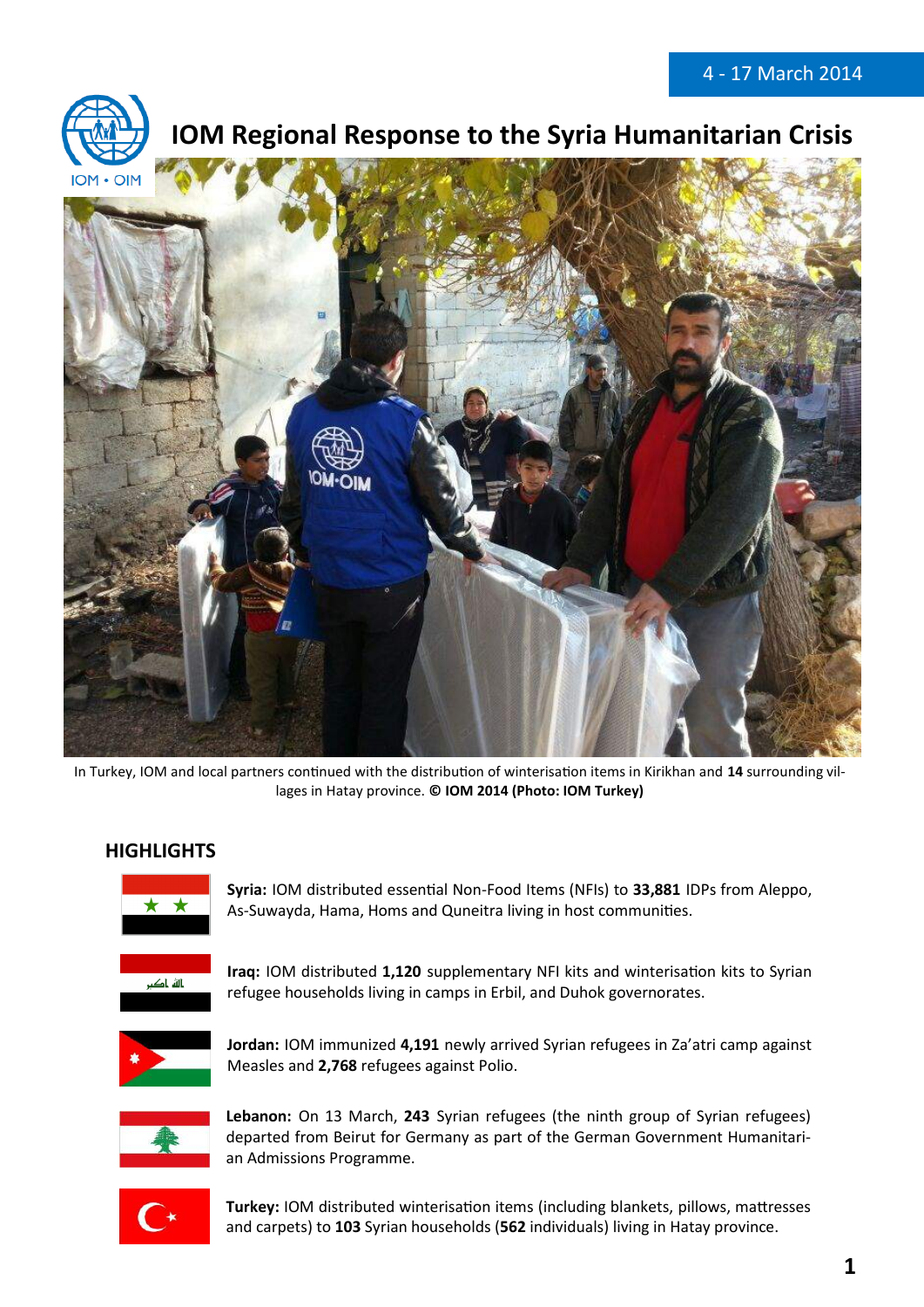

## **IOM OPERATIONS IN SYRIA**

#### **Non-Food Item (NFI) Distribution:**

Since the beginning of the crisis, IOM has assisted a total of **1,302,127** Internally Displaced Persons (IDPs) in **12** governorates in Syria through the provision of **466,372** NFI kits including quilts, mattresses, hygiene kits, house cleaning kits, undergarments, kitchen sets, disability kits, wheel chairs, jerry cans, plastic mats, rechargeable lights, diapers and winterisation items.

During the reporting period, IOM distributed **11,498** essential Non-Food Items (NFIs) to **33,881** IDPs from Aleppo, As-Suwayda, Hama, Homs and Quneitra living in host communities. The NFI kits included blankets, adult and baby diapers, plastic mats, winter wear, sock kits and house cleaning kits. IOM was present for **100**% of the distributions.

The distributions for this period were conducted in cooperation with **nine** local NGOS namely Al Ihsan Charity Association, Aoun Society, Childcare Society, Greek Orthodox Patriarchate Antioch (GOPA), Inshaat Society, Kanwat Association, Syrian Arab Red Crescent (SARC), Social Welfare Charity Association, and Syria Trust.



Two beneficiaries in Aleppo that received non-food item kits from IOM. During the reporting period, **33,881** IDPs from Aleppo, As-Suwayda, Hama, Homs and Quneitra benefitted from IOM's NFI distribution. **© IOM 2014 (Photo: IOM Syria)**

**Emergency Shelter Intervention:** During the reporting period, IOM identified **eight** collective shelters in Idleb governorate for emergency shelter intervention. On 1 March, IOM started shelter repair and rehabilitation works in **one** collective shelter in Lattakia. The shelter is part of the Sport City facility that opened recently to host IDPs due to influx of population. The collective

shelter will provide shelter for **72** households **(360** IDPs).

Since the beginning of the crisis, **831** collective shelters have been identified: **164** shelters have been assessed and **93** of them have been repaired and rehabilitated for the cold weather. In total, **36,298** IDPs have benefitted from this intervention in **six** governorates (As-Suwayda, Damascus, Hama, Homs, Lattakia and Rural Damascus).

**Repatriation to Stranded Migrants:** During the reporting period, IOM provided repatriation assistance to **68** vulnerable stranded migrants from the Philippines (**37**), Egypt (**17**), Morocco (**6**), Ukraine (**6**) and Ethiopia (**2**) to return to their countries of origin.

IOM in coordination with diplomatic missions present in Syria and in the region facilitate the safe repatriation of vulnerable stranded migrants to their country of origin. Since the beginning of the crisis, IOM has assisted **4,322** stranded migrants.

## **Assistance for Refugees Accepted for Resettlement from Syria:**

Since the beginning of the crisis, IOM has provided resettlement assistance to **17,055** refugees who have been resettled in **17** countries: Australia, Austria, Canada, Denmark, Finland, France, Germany Ireland, Netherlands, New Zealand, Norway, Romania, Swaziland, Sweden, Switzerland, United Kingdom and the United States of America.

During the reporting period, IOM provided resettlement assistance to **132** refugees (**63** women, **69** men, including **26** children) travelling to the United States of America (**61**), Canada (**58**), Australia (**9**) and Netherlands (**4**). The refugees were of Iraqi, Palestinian, Somali and Syrian origins. The refugees travelled by road from Damascus to Beirut, and then flew out of Rafic Hariri International Airport.

IOM has prepared land and air transportation for **194** refugees to resettle to Australia, Canada, Denmark, Romania, Switzerland and the United States of America in the upcoming weeks.

**Mental Health and Psychosocial Support (MHPSS):** Out of over **200** applicants, **29** Syrian professionals (**20** women and **nine** men) were selected along with **six** Lebanese professionals, and are benefitting from IOM's Master's Degree course on 'Psychosocial Support and Dialogue' organized in collaboration with the Lebanese University. The opening ceremony took place on 7 March and was officiated by IOM's office representative in Lebanon, IOM Syria's Chief of Mission, IOM's

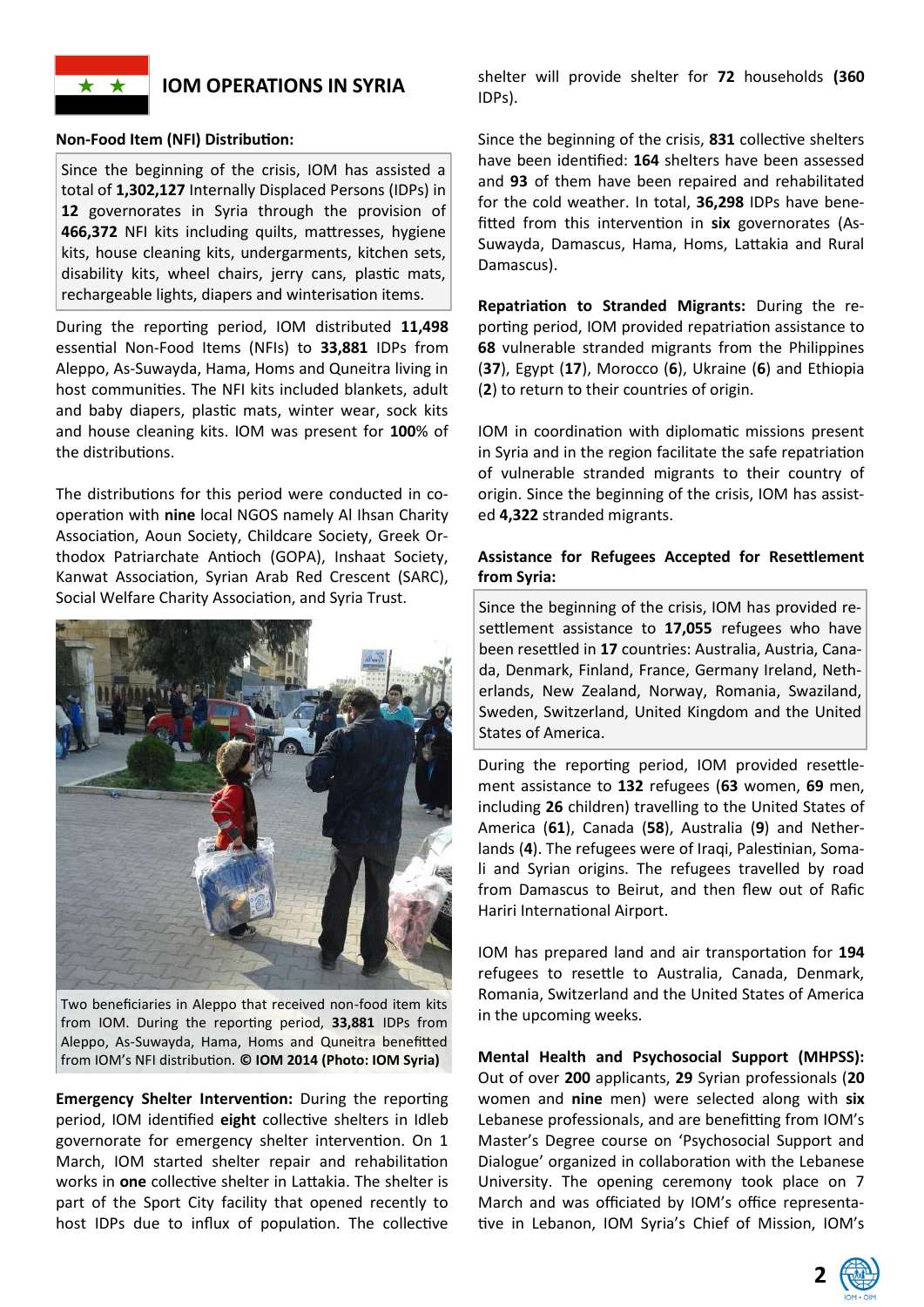### **IOM SYRIA OPERATIONS cont.**

Head of Mental Health, Psychosocial Response and Intercultural Communication as well as representatives from the Lebanese University and the Italian Embassy.

The professionals are working for UN agencies like UNICEF, UNRWA, and UNFPA, the Syrian Arab Red Crescent (both the national and the Damascus branches), and a wealth of local NGOs working in Syria.



Vulnerable Syrian refugee households living in Waar City receiving supplementary NFI kits**. Duhok © IOM 2014 (Photo: IOM Iraq)**

**Non-Food Items (NFI) Distribution:** On 3 March, **310** Syrian refugee households (**1,503** individuals) living in Gawergosik camp in Erbil governorate, received winterisation kits containing hygiene and house cleaning kits, rechargeable lights, plastic containers and kerosene heaters. Additionally, IOM distributed **810** supplementary NFI kits comprising towels, carpets, rechargeable lights, plastic containers, cool boxes, and hygiene and house cleaning kits to **810** vulnerable Syrian refugee households (**3,737** individuals) in Waar city, Duhok. The distributions in Duhok followed vulnerability assessments conducted by IOM's Rapid Assessment Response Teams (RART).

Since the beginning of the crisis, **21,025** Syrian refugee and Iraqi returnee households from Syria (around **104,471** individuals) have benefitted from IOM's NFI distributions.

**Transportation Assistance to Syrian Refugees to reach Camps and Transit Sites:** IOM, in coordination with local authorities, facilitates the safe and orderly movement of Syrian refugees between borders, transit sites, and camps. On March 3, **196** Syrian refugee households (**907** individuals) and **29** individuals were transported from Peshkhabour border crossing to Bajid Kandal transit site in Duhok, and **72** individuals were moved from Bajid Kandal transit site to Gawilan Camp in Erbil.

Additionally, IOM is providing transportation assistance to Syrian refugee children living in and near Domiz camp, at the request of the Department of Education, UNICEF, UNHCR, and camp management. More information on this service can be found here: http://iomiraq.net/article/0/road-future.

Since mid-July 2014, IOM has transported **58,585** Syrian refugees within Iraq.

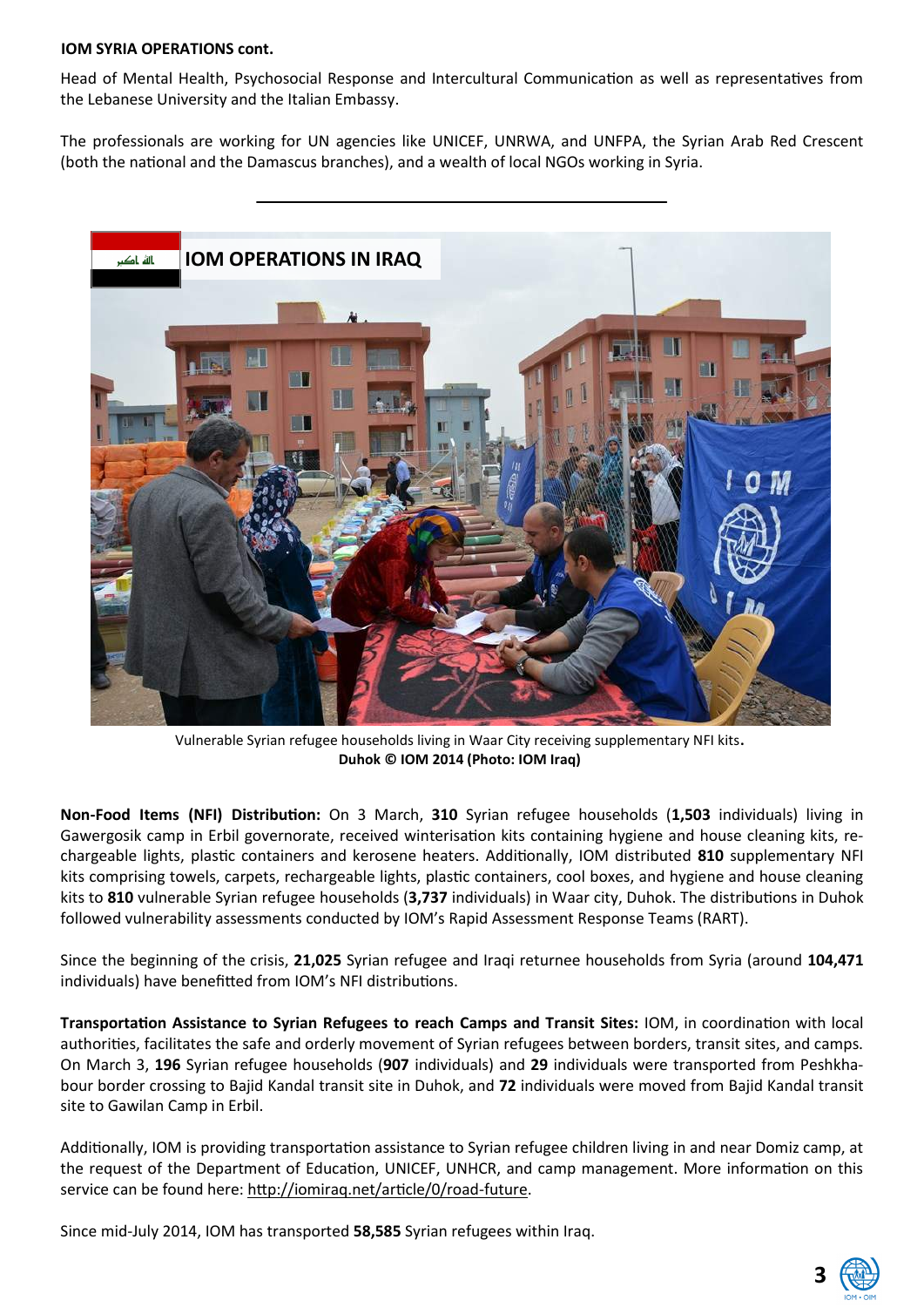

## **IOM OPERATIONS IN JORDAN**

#### **Emergency Transportation of Refugees:**

Since transport operations began in July 2012, IOM has transported **401,439** Syrian refugees from border areas to camps. All refugees receive refreshments, hygiene kits, and shoes upon arrival at the IOM reception centre in Za'atri camp.

During the reporting period, **5,227** Syrian refugees (**2,767** women, **2,460** men including **2,879** children) were transported from the Rabaa' al Sarhan Screening Centre to Za'atri camp. As IOM teams continue to medically screen all arrivals to Za'atri camp, they reported that **83** individuals were identified with medical conditions requiring immediate referral for treatment.

**Immunization of New Arrivals:** During the reporting period, IOM immunized **4,191** newly arrived Syrian refugees (6 months to 30 years) against Measles and **2,768**  refugees (new-born to 5-year-olds) against Polio. **1,081**  children (6-month to 5-year-olds) received Vitamin A supplements. Since March 2013, **140,262** Syrian refugees have been immunized against Polio and Measles in Za'atri camp.

**Tuberculosis (TB) Screening and Awareness-Raising Activities: 10,888** Syrian refugees were screened during the reporting period and **one** new case was identified. Since March 2012, IOM has confirmed **105** suspected cases and is providing directly observed therapy (DOT) and follow-up for **36** of these cases; **66** cases have completed their treatment successfully. IOM provides screening for suspected cases, DOT, and awarenessraising through a medical team consisting of six doctors and nurses, and **25** community health workers who work in the camps and urban communities.

Since March 2012, **281,672** beneficiaries have participated in TB information and awareness-raising sessions. IOM continues to work with partners and the Ministry of Health to screen for and treat active cases of TB. Since March 2012, IOM has screened **381,214**  Syrian refugees.

**General Situation in Emirate Jordanian Camp (EJC):** On 13 March, IOM in collaboration with Handicap International (HI) organized a workshop on "How to Refer Disabilities Cases" for all agencies working in EJC. The participants included IOM's EJC staff, Noor al Hussain Foundation, NRC, Save the children and Terre de homes (TDH).



## **IOM OPERATIONS IN LEBANON**

**Transit Assistance to Stranded Migrants and Refugees Accepted for Resettlement from Syria:** During the reporting period, IOM provided assistance to **132** Iraqi, Palestinian and Somali refugees, who were accepted for resettlement via transit through Lebanon. They included **63** female and **69** male passengers (**25** of whom were children), and travelled onward to final destinations in Australia, Canada, the Netherlands, Romania and the United States. Since February 2013, IOM has assisted **6,309** non-Syrian refugees and **1,149** stranded migrants to transit through Lebanon.

### **Humanitarian Admission Programme (HAP):**

Since 11 September 2013, IOM has assisted **1,755** Syrian refugees to be resettled under the HAP programme.

On 13 March, **243** Syrian refugees (**116** females, **127**  males including **58** children and **14** infants) departed from Beirut for Germany. This was the ninth group of refugees to leave Lebanon as part of the German Government Humanitarian Admissions Programme. The next flight is scheduled for 31 March.

**Winterisation and Non-Food Item (NFI) Distributions:**  During the reporting period, IOM distributed winterisation items (including monthly fuel support, as well as stoves and blankets for previously unreached households) to vulnerable Syrian refugee and Lebanese returnee households. IOM reached **734** Syrian refugee and **162** Lebanese returnee households in North Lebanon; **206** Syrian refugee and **327** Lebanese returnee households in the Bekaa; and **348** Syrian refugee and **110** Lebanese returnee households in South Lebanon.

**Shelter Assistance to Vulnerable Syrian Refugee and Lebanese Returnee Households:** During the reporting period, rental subsidies were distributed to **131** Syrian refugee households in the Tripoli district of North Lebanon, **183** Syrian refugee households in South Lebanon and **320** Lebanese returnee households in the Bekaa.

**Mental Health and Psychosocial Support (MHPSS):**  From 4 to 17 March, **703** Syrian and Lebanese individu-

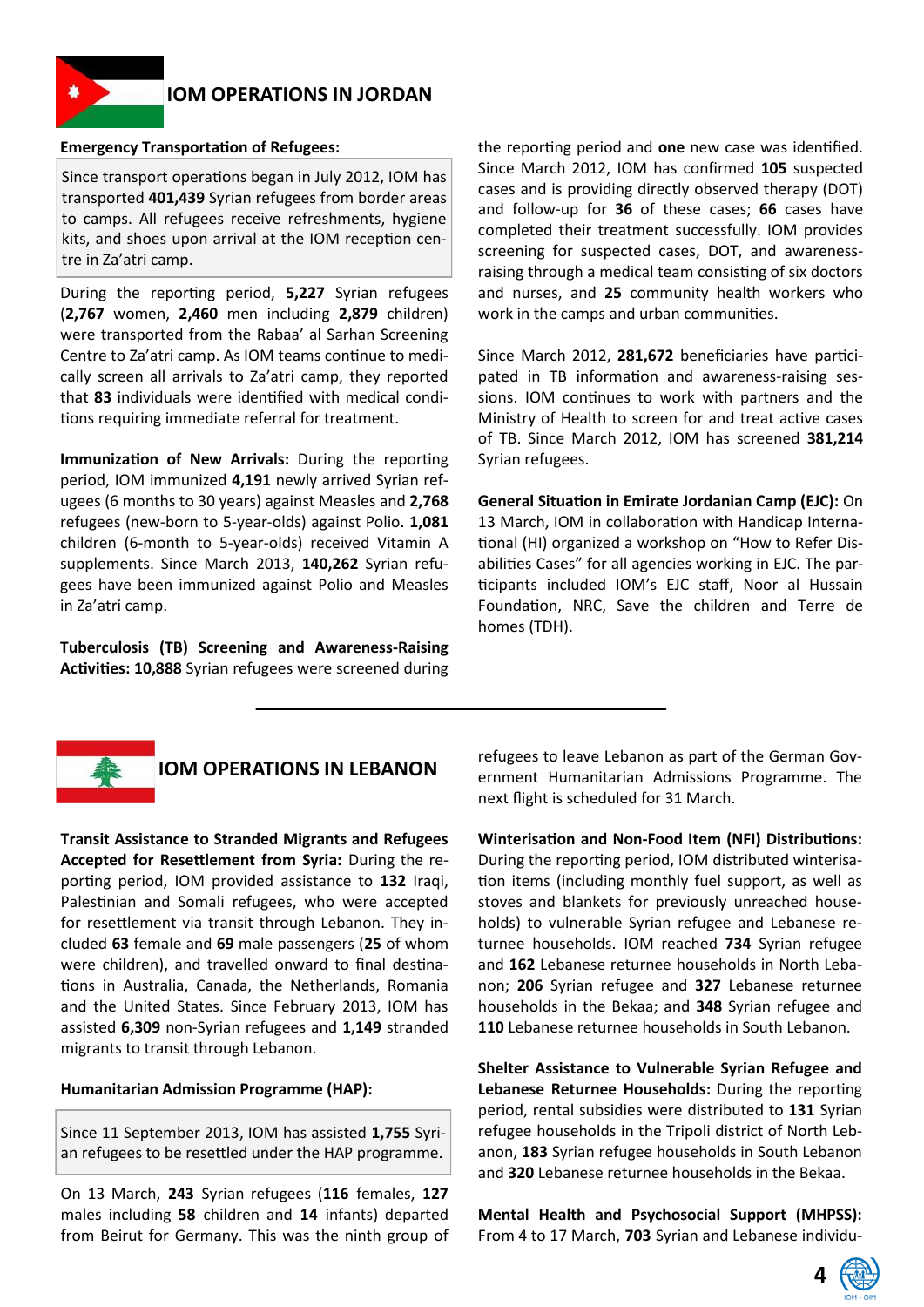#### **IOM LEBANON OPERATIONS cont.**

als received psychosocial support through expert staff from the Dari community centre in the Bekaa (**110** beneficiaries) and through a mobile team in the Saida district of South Lebanon (**593** beneficiaries). Overall, **138** women, **17** men, **58** adolescents and **490** children participated in recreational, educational, and artistic mediation activities, physical activities, awareness-raising sessions, family support groups, focus group sessions and individual counselling sessions. Individual counselling sessions were given to **27** women and **four** men with specific psychosocial support needs.



The opening ceremony for IOM's 'Psychosocial Support and Dialogue' course. **© IOM 2014 (Photo: IOM Lebanon)**

The reporting period also saw the launch of a master's degree course in 'Psychosocial Support and Dialogue' offered by IOM and the Lebanese University (LU), for Syrian and Lebanese professionals currently providing psychosocial assistance to war-affected communities. The course will run until July 2014 and train **29** participants from across Syria and **six** from Lebanon, providing them with a diverse overview of topics related to the relationship between psychosocial support and dialogue in a conflict-affected environment. The opening ceremony on 7 March was attended by the heads of IOM's missions in Syria and Lebanon, IOM's Head of Mental Health, Psychosocial Response and Intercultural Communication,

and representatives from LU and the Italian Embassy.

**Primary Health Care Assistance for Syrian Refugees, Lebanese Returnees and Lebanese Host Communities: Three** Primary Health Care centres (PHCs) in Tyre, Nabatieh and Marwanieh in South Lebanon continue to receive support from IOM. At the centres, IOM provides subsidized consultations, free acute and chronic medications to beneficiaries and reimburses medical and administrative staff for additional working hours needed to accommodate the increase in demand for services. Between 1 and 14 March, services delivered to Syrian refugees included **748** primary healthcare consultations (**436** female, **312** male), **76** antenatal care visits and **49** vaccinations for children. **Sixty-four** Lebanese host community members and returnees also benefitted from medical consultations, diagnostic tests and antenatal care during the reporting period.

Since the start of the project, **3,632** consultations have been provided to Syrian refugees, and **365** to Lebanese host community members/returnees. In addition, an IOM community health team has reached **2,047** refugee families in the area, informing them of the services available. During the reporting period, the same team offered health awareness sessions to **130** participants at the three PHCs. Topics included: HIV, STDs and family planning; personal hygiene, scabies and lice; and diabetes, hypertension and cardiovascular diseases.

**Training of Laboratory Technicians from the National Tuberculosis Program (NTP):** On 4 March, **five** laboratory technicians from different NTP centres attended training on tuberculosis (TB) testing. This training was organized by IOM, in collaboration with the Continuing Medical Education (CME) office at the American University of Beirut Medical Centre (AUBMC). The workshop aimed to assist laboratory technicians in performing direct AFB microscopy for accurate and reliable detection of new TB cases. This training was one of several IOM interventions to support NTP centres across Lebanon.

**Training of Trainers (ToT) on Passport Examination for General Security Department (GSD) Officials:** From 10 to 19 March, IOM's Regional Immigration and Border Management Specialist conducted a training workshop in Beirut for officials from Lebanon's General Security Department on delivery techniques and passport examination procedures. The workshop sought to build a pool of **20** trainers, under the aegis of GSD's training initiatives. The expected outcome of the ToT course will be the rolling-out of workshops by the newly trained trainers under the guidance of GSD, with further support available from IOM when requested for subsequent trainings to more officials deployed at the border posts. The intervention is part of a broader programme recently launched by IOM, in coordination with other partners, to build Lebanon's humanitarian border management capacity in the context of the Syria crisis.

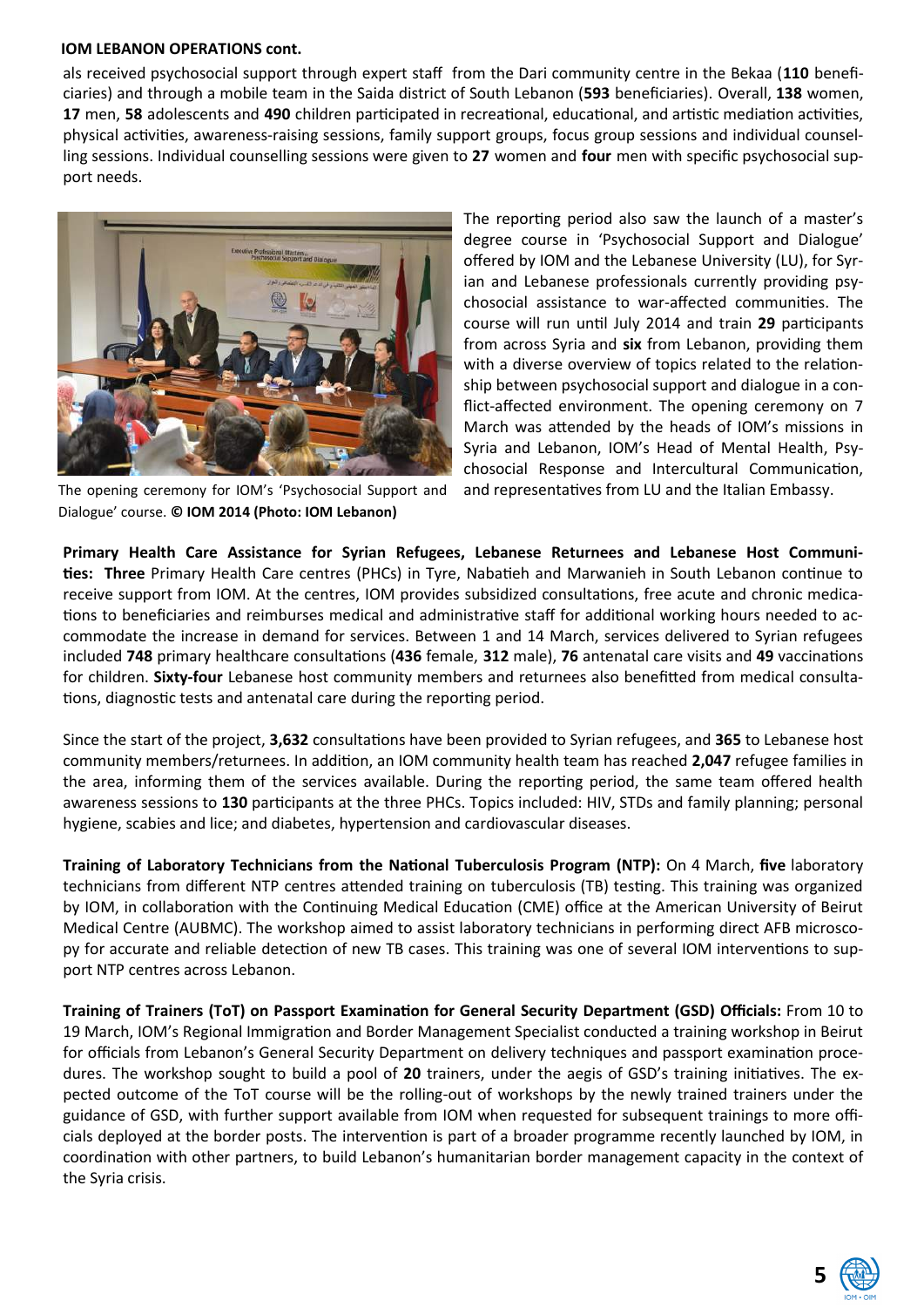

A Syrian national living in Kirikhan, Hatay Province supported with winterization items including blankets, pillows, mattresses and carpets. **© IOM 2014 (Photo: IOM Turkey)**

**Winterisation and NFIs for Out-of-camp Population:** Between 4 and 17 March, IOM distributed winterisation items (including blankets, pillows, mattresses and carpets) to **103** Syrian households (**562** individuals) living in Hatay province. Additionally, on 4 March, IOM staff together with local authorities in Adiyaman finalised a two-day NFI distribution, providing **87** Syrian households (**530** individuals including **240** children) living outside the camps with blankets, mattresses, carpets, stoves and bags of coal.

On 14 March, IOM completed visits in Kumlu area (20km away from Kirikhan) where **483** Syrian households are currently living to assess their needs. IOM intends to provide these households with NFI kits in early April.

**Transportation Services for Residents of Adiyaman Camp:** During the reporting period, IOM and partners assisted **1,154** Syrian nationals with transportation services from Adiyaman camp to medical facilities and social service centres. A total of **22,194** beneficiaries have been assisted with transportation services from Adiyaman camp since the project began on 1 July 2013.

During the reporting period, IOM in coordination with the Disaster and Emergency Management Presidency (AFAD) provided intra-camp transportation assistance to **994** Syrians nationals The Syrians were temporary sheltered in Adiyaman and Veransehir camps before transferred to Nusaybin which has bigger capacity. Since January 2014, IOM provided intra-camp transportation services to **2,317** Syrian nationals (**1,097** adults and **1,220** children).



IOM supports **778** children living in Urfa with transportation assistance to reach schools. **© IOM 2014 (Photo: IOM Turkey)**

Transportation of school children in Urfa province continues with IOM supporting **778** students living outside of camps to reach the school. Discussions are on-going with the Ministry of Education to explore the expansion of this service to cover prefabricated schools in the south eastern province.